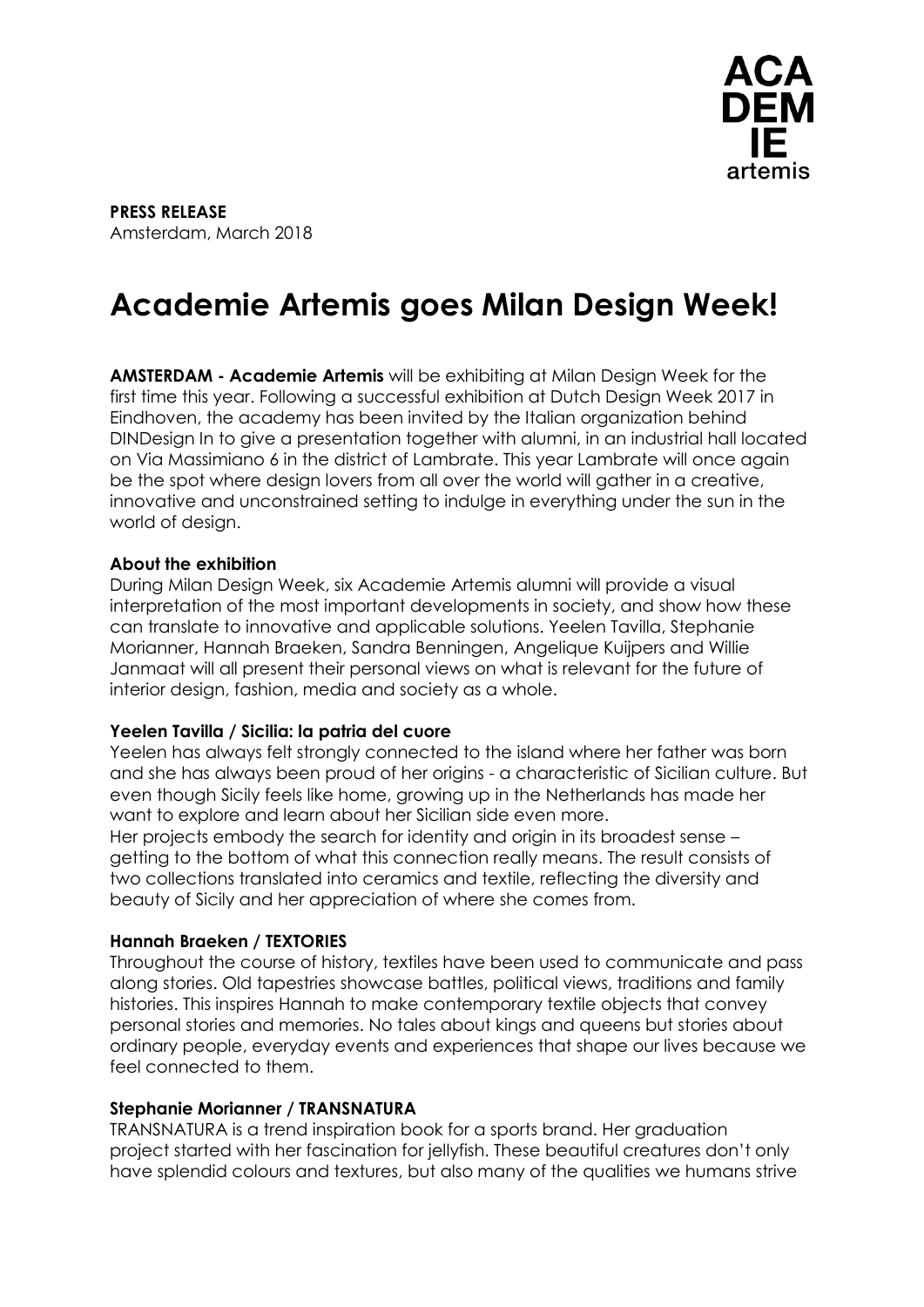

for. They are immortal, live without systems, clone them selves, go with the flow and have all the freedom one could want. Mankind longs for an ideal life: freedom, health and longevity being principal parts of this.

In Stephanie's opinion we must embrace nature in a new way – not only in sustainable materials, but also by exploring the strengths of nature.

"I translated my vision into textures, colours, shapes and clothing. All inspired by one part of nature: the jellyfish. With this I hope I can inspire people to look at nature in a different way. "

## **Angelique Kuijpers / ODE | OLD & ERUDITIO**

Her graduation project tells a story of knowledge and acceptance through the reintroduction of the historic Enlightenment period. Through illustrations and photography she once again wants to enlighten our contemporary society with a visual manifest called "Eruditio".

Inspired by society's insatiable apatite for NEW and the never-ending reintroduction of old designs in contemporary contexts. What is new if nothing is original? Here are the objects of your past visualized in 16 collage prints that were inspired by 8 photographs of intriguingly beautiful unwanted objects I found. This is an "ODE to OLD".

## **Sandra Benningen / UNWIND**

Unwind is a new material line made for the brand Technogym. With Unwind, Technogym wants to encourage people to practice sports for mental health. This creates a new sports movement called Unwind, which literally means to become free of nervosity and tension. In a world where it is all about digital, will physical become more and more important. Fitness is focused on the standards of the current performance society and lacks the depth of relaxation and freedom that people need right now. Unwind responds to this need by applying natural materials in the sports and fitness industry. Practicing sports in nature stimulates relaxation and provides a healthy spirit. By bringing nature inside the gym, Unwind creates a new feeling of relaxation during fitness sessions.

## **Willie Janmaat / KIK**

Right now, 2018, we're standing on a crossroad. On our left we witness the knowledge and craftmanship, gained over centuries, slowly getting 'invisible'. Worldwide we are developing an enormous shortage of craftsmen, caused by the aging of society, a lack of successors and the upcoming modern technology.

On our right we see another phenomenon rise. Hundreds of thousands youngsters getting invisible for the government and therefore no longer part of our society. They're called 'Ghost Youngsters'. Living in 'No Man's Land' because they do not meet our social standards. KIK brings both together in an unique program based on the acient 'Master & Apprentice' principle, adjusted to modern needs. Trust, structure and the exchange of knowledge are the essence of KIK and the seedbed of promising future perspectives.